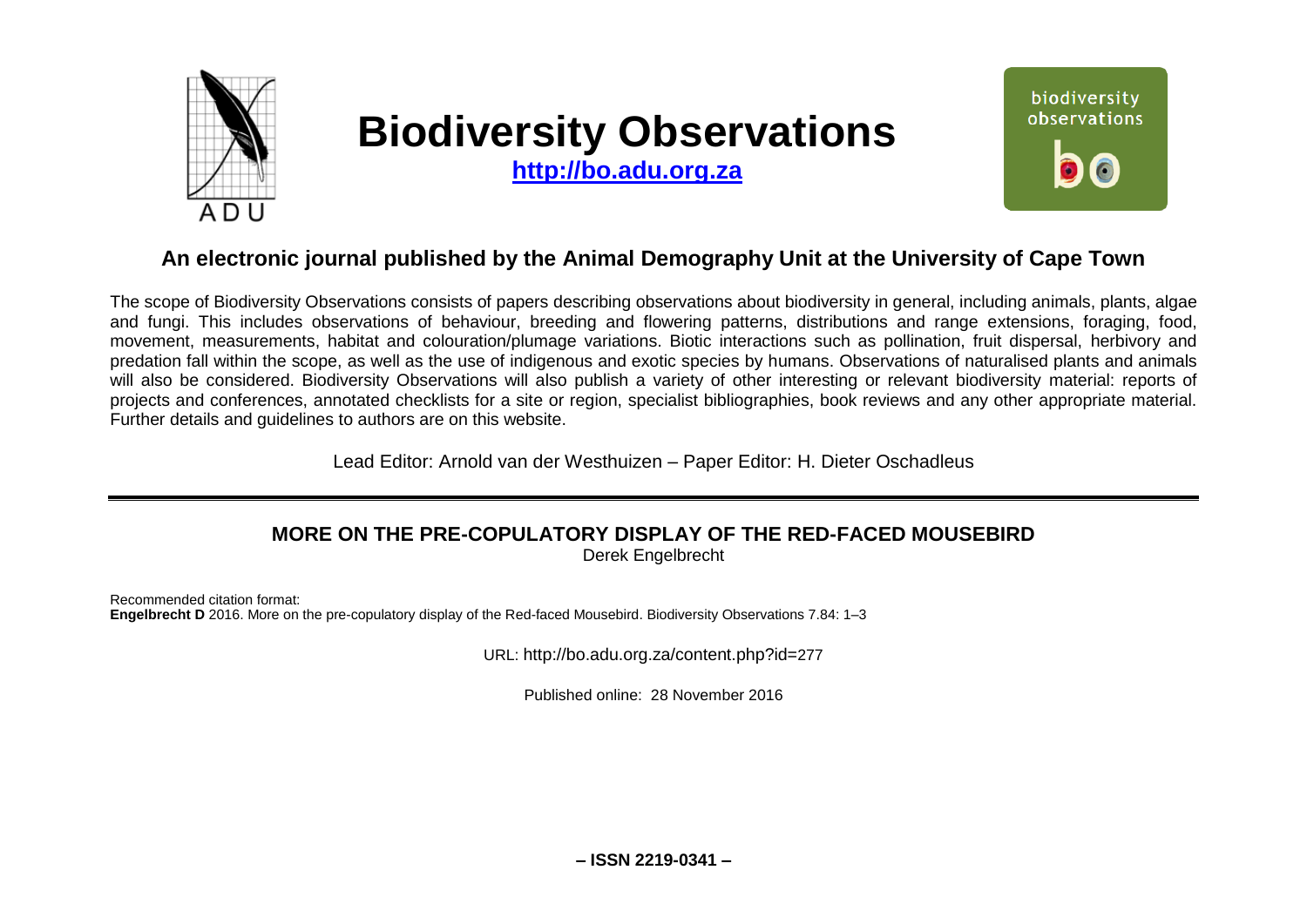

## **AVIAN BEHAVIOUR**

## **MORE ON THE PRE-COPULATORY DISPLAY OF THE RED-FACED MOUSEBIRD**

*Derek Engelbrecht<sup>2</sup>*

Department of Biodiversity, University of Limpopo, Private Bag X1106, SOVENGA, 0727 Email: derek.engelbrecht@ul.ac.za

### **Introduction**

A common feature of the pre-copulatory displays of mousebirds (Coliidae) is their peculiar 'bouncing' or 'bobbing' display. During this display a bird bobs rhythmically at approximately 1 second intervals on a sturdy branch or platform. Although the bobbing bird usually clears the branch by between 2 and 4 cm, it will occasionally bob by simply extending the legs upward without its feet leaving the branch. Other pre-copulatory activities of mousebirds include feather fluffing (raising) by the bobbing bird, allopreening (mainly by the male), and bill rubbing (by both sexes) (Rowan 1967; Decoux 1988; De Juana 2001).

There appears to be some variation in the displays of Red-faced Mousebirds *Urocolius indicus* as James (1948), Rowan (1967), Newman (1968) and Every (1983) reported bobbing by a female (based on observations during copulation) but Woodall (1974) observed a male performing the bobbing display. Other variations include calling a soft 'chirp' (James 1948) or 'hoo' (Rowan 1967) before performing bill rubbing, and wing-shivering performed by both sexes immediately prior to copulation (Woodall 1974). Thus, it seems the bobbing bird may be male or female but mating follows irrespective of which sex is performing the bobbing (Woodall 1974; Steyn 1996).

## **Observations**

On 17 November 2016, I observed a group of four Red-faced Mousebirds in an Umbrella Thorn *Vachellia tortilis* (syn. *Acacia tortilis*) on the campus of the University of Limpopo (23°53'S; 29°44'E), South Africa. My attention was drawn to an individual performing the bobbing display in the mid-stratum towards the centre of the tree. This individual turned out to be the male based on observations when copulation occurred. There was one bird perched about 40 cm above and behind the displaying individual, another about 30 cm away but which soon flew off, and another bird (a female based on observations during copulation) about 40 cm above and in front of but facing the displaying bird. Observations were made from a vehicle about 5 m from the displaying bird.

The displaying bird bobbed rhythmically at about 1-2 second intervals but the bobbing was interspersed with short spells of a few deep bowing actions. During bowing his head was tucked tight into his chest and he would bow his head slowly and deliberately 1-3 times before resuming with bobbing. During bowing the male would also puff out his belly and chest feathers for brief periods occasionally the feathers on its back - and raise his crest from time to time. During bobbing the male did not always clear the branch but when it did so it cleared the branch by between 2 and 4 cm. After about 3 minutes of bobbing and bowing, the bouncing rate suddenly increased as the female dashed towards the male by rapidly jumping from branch to branch and nestled in a crouched position on his left side (closest to me), her crest flat. The increase in the rate of bouncing was also reported by Every (1983). I did not observe any wing-quivering by either sex at any stage. Both birds performed bill 'clattering' movements although I did not hear any audible sounds or see any bill rubbing by the birds at this stage. The male performed a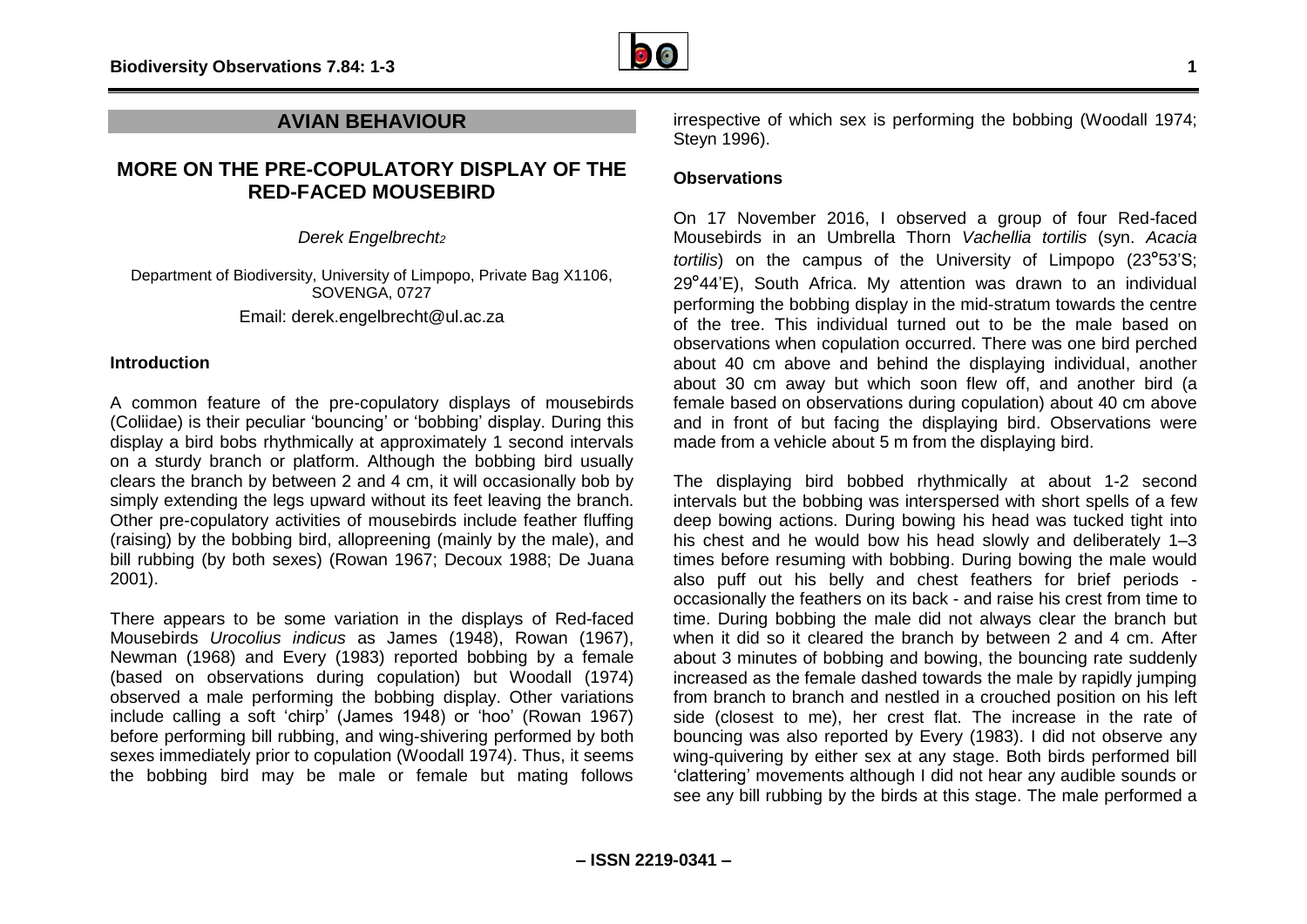

few more bobs and then stood erect with his head held high and chest, belly, head and back feathers erected fully, giving it an almost comical pot-bellied, hunchbacked appearance. The male proceeded to mount the female and stood on her back while they rubbed their bills. The male also performed what appeared to be allopreening with his bill and face tucked tightly into her neck and chest feathers. This lasted about 20 seconds before actual copulation occurred which lasted about 5 seconds. The male dismounted the female and both birds sat in close proximity to each other for about 20 seconds while preening and ruffling their feathers. The female then used the typical flight call with her crest raised before flying off, the male and the last remaining bird in the group (which was seemingly unperturbed by the events described above) following her a few seconds later.

### **Discussion**

The observations reported here seem to fit the descriptions of precopulatory behaviour of Red-faced Mousebirds, i.e. bobbing, allopreening, feather raising and bill rubbing. It is worth noting that in all reports to date, bobbing was only performed by one bird and only one bird responded to the pre-copulatory display with no interest shown by any other group members. Also, in all but one instance the non-bobbing bird approached from above. I did not observe any wing-shivering or hear any audible calls as reported by James (1948) and Vernon (1967). Most reports mention some degree of feather fluffing on the chest and throat of Red-faced Mousebirds but Vernon (1967) also mentions "… [the coly] would raise its feathers slightly all over the body, to give it a decidedly fatter appearance than usual, but still sleek and smooth". Raising of the feathers on the back was also noted in the congeneric Blue-naped Mousebird *Urocolius macrourus* and was described as "… a ridge of feathers along its back" (Little 1963). The feather fluffing I observed was seemingly more noticeable and extreme than these two cases as the displaying male resembled

a fluffy ball, something akin to a displaying Black-backed Puffback *Dryoscopus cubla*.

The head bowing behaviour represents a new addition to the repertoire of pre-copulatory behaviours of Red-faced Mousebirds as I could find no reference to this behaviour in the literature. The action was similar to the allopreening performed when the male was mounted on the female's back.

These observations show there is still much to learn about the precopulatory behaviour of mousebirds. For example, it seems unusual that either sex may initiate copulation by performing the bobbing display. Given that they are highly social animals, it is possible that this behaviour may be related to social hierarchies within the group.

## **References**

**Decoux JP 1988.** Coliidae, Mousebirds or Colies In: Fry CH, Keith S, Urban EK. (eds). The Birds of Africa. Vol. 3. Academic Press: London. pp. 243-254.

**De Juana E 2001.** Family Coliidae (Mousebirds) In: del Hoyo J, ElliotT A, Sargatal J. (eds). Handbook pf the Birds of the World. Vol. 6. Mousebirds to Hornbills. Lynx Edicions: Barcelona. pp. 60-79.

**Every B 1983.** Another 'jumping' Redfaced Mousebird. Bee-eater 34: 40.

**James GL 1948.** Dsiplay of the Red-faced Coly or mouse-bird. Ostrich 19: 170.